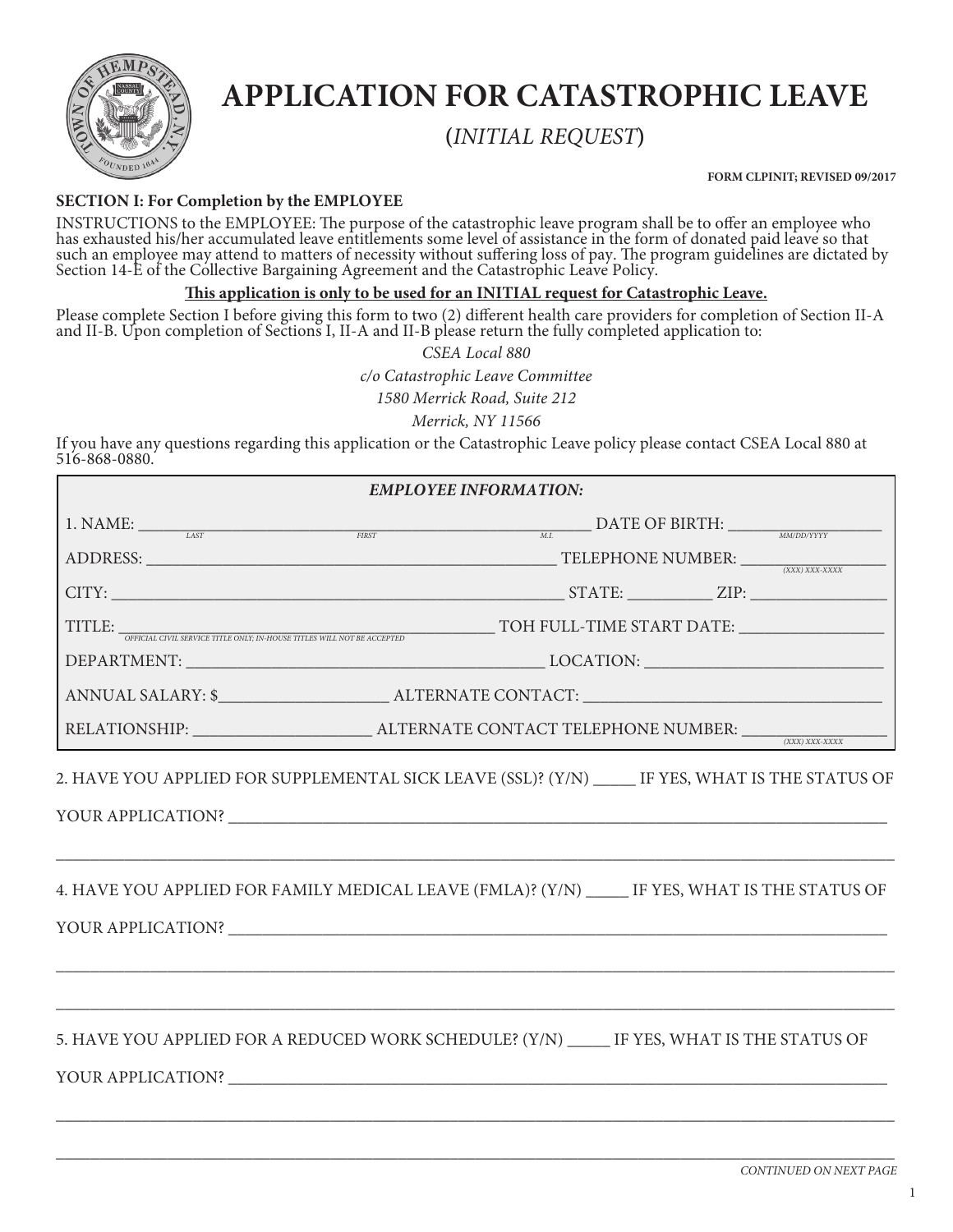# *NATURE OF CATASTROPHIC INJURY OR ILLNESS:*

### 7. DO YOU NEED CATASTROPHIC LEAVE FOR YOUR OWN INJURY OR ILLNESS OR TO BE THE PRIMARY CAREGIVER\* FOR A FAMILY MEMBER?

IF CAREGIVER, FOR WHICH FAMILY MEMBER? *(\*PRIMARY CAREGIVER AS DEFINED BY THE FAMILY MEDICAL LEAVE ACT)*

8. DO YOU REQUIRE INTERMITTENT LEAVE OR CONTINUOUS LEAVE?

IF CONTINUOUS, FOR APPROXIMATELY HOW LONG?

9. WHAT IS THE CATASTROPHIC INJURY OR ILLNESS \_\_\_\_\_\_\_\_\_\_\_\_\_\_\_\_\_\_\_\_\_\_\_\_\_\_\_\_\_\_\_\_\_\_\_\_\_\_\_\_\_\_\_\_\_\_\_\_\_

10. PLEASE PROVIDE A BRIEF NARRATIVE AND THE DETAILS OF THE INJURY OR ILLNESS? (i.e. This would be any relevant information to help the committee understand the catastrophic nature of your illness or injury including but not limited to: 1) When or how the condition/injury commenced; 2) How the condition/injury has affected your life; 3) Duration and type of treatment is indicated; etc).

 $\overline{\phantom{a}}$  , and the contract of the contract of the contract of the contract of the contract of the contract of the contract of the contract of the contract of the contract of the contract of the contract of the contrac

\_\_\_\_\_\_\_\_\_\_\_\_\_\_\_\_\_\_\_\_\_\_\_\_\_\_\_\_\_\_\_\_\_\_\_\_\_\_\_\_\_\_\_\_\_\_\_\_\_\_\_\_\_\_\_\_\_\_\_\_\_\_\_\_\_\_\_\_\_\_\_\_\_\_\_\_\_\_\_\_\_\_\_\_\_\_\_\_\_\_\_\_\_\_\_\_\_

\_\_\_\_\_\_\_\_\_\_\_\_\_\_\_\_\_\_\_\_\_\_\_\_\_\_\_\_\_\_\_\_\_\_\_\_\_\_\_\_\_\_\_\_\_\_\_\_\_\_\_\_\_\_\_\_\_\_\_\_\_\_\_\_\_\_\_\_\_\_\_\_\_\_\_\_\_\_\_\_\_\_\_\_\_\_\_\_\_\_\_\_\_\_\_\_\_

 $\overline{\phantom{a}}$  , and the contract of the contract of the contract of the contract of the contract of the contract of the contract of the contract of the contract of the contract of the contract of the contract of the contrac

\_\_\_\_\_\_\_\_\_\_\_\_\_\_\_\_\_\_\_\_\_\_\_\_\_\_\_\_\_\_\_\_\_\_\_\_\_\_\_\_\_\_\_\_\_\_\_\_\_\_\_\_\_\_\_\_\_\_\_\_\_\_\_\_\_\_\_\_\_\_\_\_\_\_\_\_\_\_\_\_\_\_\_\_\_\_\_\_\_\_\_\_\_\_\_\_\_

\_\_\_\_\_\_\_\_\_\_\_\_\_\_\_\_\_\_\_\_\_\_\_\_\_\_\_\_\_\_\_\_\_\_\_\_\_\_\_\_\_\_\_\_\_\_\_\_\_\_\_\_\_\_\_\_\_\_\_\_\_\_\_\_\_\_\_\_\_\_\_\_\_\_\_\_\_\_\_\_\_\_\_\_\_\_\_\_\_\_\_\_\_\_\_\_\_

 $\overline{\phantom{a}}$  , and the contract of the contract of the contract of the contract of the contract of the contract of the contract of the contract of the contract of the contract of the contract of the contract of the contrac

\_\_\_\_\_\_\_\_\_\_\_\_\_\_\_\_\_\_\_\_\_\_\_\_\_\_\_\_\_\_\_\_\_\_\_\_\_\_\_\_\_\_\_\_\_\_\_\_\_\_\_\_\_\_\_\_\_\_\_\_\_\_\_\_\_\_\_\_\_\_\_\_\_\_\_\_\_\_\_\_\_\_\_\_\_\_\_\_\_\_\_\_\_\_\_\_\_

\_\_\_\_\_\_\_\_\_\_\_\_\_\_\_\_\_\_\_\_\_\_\_\_\_\_\_\_\_\_\_\_\_\_\_\_\_\_\_\_\_\_\_\_\_\_\_\_\_\_\_\_\_\_\_\_\_\_\_\_\_\_\_\_\_\_\_\_\_\_\_\_\_\_\_\_\_\_\_\_\_\_\_\_\_\_\_\_\_\_\_\_\_\_\_\_\_

 $\overline{\phantom{a}}$  , and the contract of the contract of the contract of the contract of the contract of the contract of the contract of the contract of the contract of the contract of the contract of the contract of the contrac

\_\_\_\_\_\_\_\_\_\_\_\_\_\_\_\_\_\_\_\_\_\_\_\_\_\_\_\_\_\_\_\_\_\_\_\_\_\_\_\_\_\_\_\_\_\_\_\_\_\_\_\_\_\_\_\_\_\_\_\_\_\_\_\_\_\_\_\_\_\_\_\_\_\_\_\_\_\_\_\_\_\_\_\_\_\_\_\_\_\_\_\_\_\_\_\_\_

\_\_\_\_\_\_\_\_\_\_\_\_\_\_\_\_\_\_\_\_\_\_\_\_\_\_\_\_\_\_\_\_\_\_\_\_\_\_\_\_\_\_\_\_\_\_\_\_\_\_\_\_\_\_\_\_\_\_\_\_\_\_\_\_\_\_\_\_\_\_\_\_\_\_\_\_\_\_\_\_\_\_\_\_\_\_\_\_\_\_\_\_\_\_\_\_\_

 $\overline{\phantom{a}}$  , and the contract of the contract of the contract of the contract of the contract of the contract of the contract of the contract of the contract of the contract of the contract of the contract of the contrac

\_\_\_\_\_\_\_\_\_\_\_\_\_\_\_\_\_\_\_\_\_\_\_\_\_\_\_\_\_\_\_\_\_\_\_\_\_\_\_\_\_\_\_\_\_\_\_\_\_\_\_\_\_\_\_\_\_\_\_\_\_\_\_\_\_\_\_\_\_\_\_\_\_\_\_\_\_\_\_\_\_\_\_\_\_\_\_\_\_\_\_\_\_\_\_\_\_

\_\_\_\_\_\_\_\_\_\_\_\_\_\_\_\_\_\_\_\_\_\_\_\_\_\_\_\_\_\_\_\_\_\_\_\_\_\_\_\_\_\_\_\_\_\_\_\_\_\_\_\_\_\_\_\_\_\_\_\_\_\_\_\_\_\_\_\_\_\_\_\_\_\_\_\_\_\_\_\_\_\_\_\_\_\_\_\_\_\_\_\_\_\_\_\_\_

\_\_\_\_\_\_\_\_\_\_\_\_\_\_\_\_\_\_\_\_\_\_\_\_\_\_\_\_\_\_\_\_\_\_\_\_\_\_\_\_\_\_\_\_\_\_\_\_\_\_\_\_\_\_\_\_\_\_\_\_\_\_\_\_\_\_\_\_\_\_\_\_\_\_\_\_\_\_\_\_\_\_\_\_\_\_\_\_\_\_\_\_\_\_\_\_\_

11. CERTIFICATION:

I, \_\_\_\_\_\_\_\_\_\_\_\_\_\_\_\_\_\_\_\_\_\_\_\_\_\_\_\_\_\_\_\_\_\_\_\_\_\_\_\_\_\_\_, hereby acknowledge that I have received and read a copy of the Catastrophic Leave policy. I also certify that all information and statements described herein are true and correct to the best of my knowledge. I understand that any false information or statements may disqualify me for catastrophic leave benefits as described in Section 14-E of the Collective Bargaining Agreement.

\_\_\_\_\_\_\_\_\_\_\_\_\_\_\_\_\_\_\_\_\_\_\_\_\_\_\_\_\_\_\_\_\_\_\_\_\_\_\_\_\_\_\_\_\_\_\_\_\_\_ \_\_\_\_\_\_\_\_\_\_\_\_\_\_\_\_\_\_\_\_

Employee's Signature Date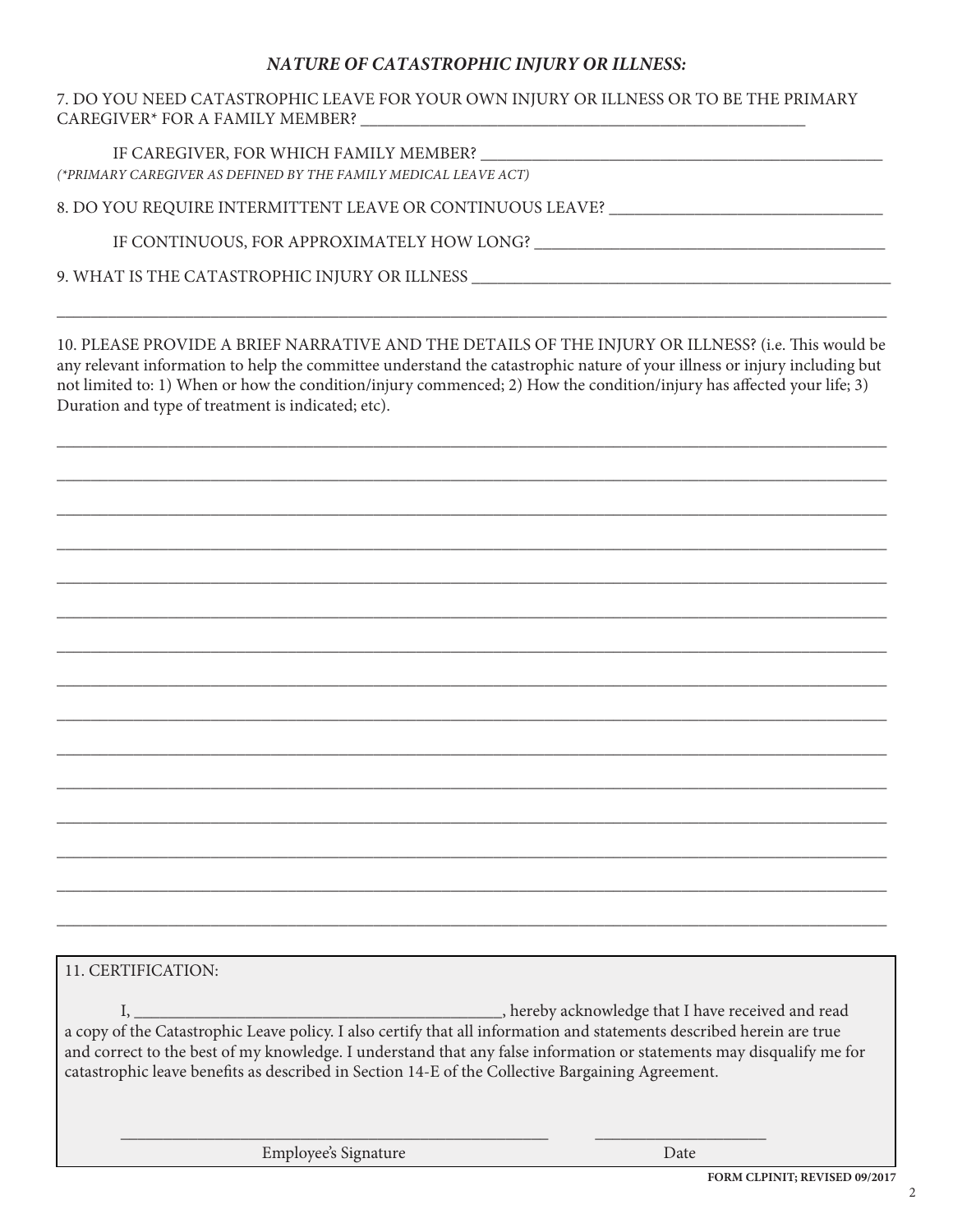#### **SECTION II-A: For Completion by the HEALTH CARE PROVIDERS**

INSTRUCTIONS to the HEALTH CARE PROVIDERS: Your patient has requested catastrophic leave under the collective bargaining agreement. Answer, fully and completely, all applicable parts. Several questions seek a response as to the frequency or duration of a condition, treatment, etc. Your answer should be your best estimate based upon your medical knowledge, experience and examination of the patient. Be as specific as you can; terms such as "lifetime," "unknown," or "indeterminate" may not be sufficient to determine qualification for catastrophic leave. Limit your responses to the condition for which the employee is seeking leave. If you need information regarding the patient's job specifications please contact Human Resources at 516-489-5000. DO NOT SEND COMPLETED FORM TO THE TOWN OF HEMPSTEAD; RETURN TO THE PATIENT.

| BUSINESS ADDRESS: University of the Community of the Community of the Community of the Community of the Community of the Community of the Community of the Community of the Community of the Community of the Community of the                     |
|----------------------------------------------------------------------------------------------------------------------------------------------------------------------------------------------------------------------------------------------------|
|                                                                                                                                                                                                                                                    |
| TELEPHONE: $(\_\_)$                                                                                                                                                                                                                                |
| 1. LAST EXAMINATION DATE: MANDENTYY NEXT EXAMINATION DATE: WARDENTYY                                                                                                                                                                               |
| 2. NATURE OF ILLNESS OR INJURY (Description should be in medical lay terminology): __________________________                                                                                                                                      |
|                                                                                                                                                                                                                                                    |
|                                                                                                                                                                                                                                                    |
| 5. BASED UPON THE EMPLOYEE'S CIVIL SERVICE JOB SPECIFICATION, IS THE EMPLOYEE UNABLE TO<br>PERFORM ANY OF HIS/HER JOB FUNCTIONS DUE TO THE INJURY/ILLNESS? (Y/N) ______ IF YES, WHAT JOB                                                           |
| 6. DESCRIBE OTHER RELEVANT MEDICAL FACTS, IF ANY, RELATED TO THE CONDITION FOR WHICH THE<br>EMPLOYEE SEEKS LEAVE (Such medical facts may include symptoms, diagnosis or any regimen of treatment):                                                 |
|                                                                                                                                                                                                                                                    |
| 7. WILL THE EMPLOYEE BE INCAPACITATED FOR A SINGLE CONTINUOUS PERIOD OF TIME DUE TO HIS/<br>HER INJURY/ILLNESS, INCLUDING FOR TREATMENT AND RECOVERY? (Y/N) _____ IF YES, ESTIMATE THE<br>BEGINNING AND ENDING DATES FOR THE PERIOD OF INCAPACITY. |
| 8. EMPLOYEE'S ESTIMATED RETURN TO WORK DATE WITH NO RESTRICTIONS: ______________                                                                                                                                                                   |
| 9. HEALTH CARE PROVIDER'S ORIGINAL SIGNATURE REQUIRED; STAMPED SIGNATURES NOT PERMITTED.                                                                                                                                                           |

 $\overline{\phantom{a}}$  , and the set of the set of the set of the set of the set of the set of the set of the set of the set of the set of the set of the set of the set of the set of the set of the set of the set of the set of the s

Health Care Provider's Signature National Provider Identifier (NPI) Date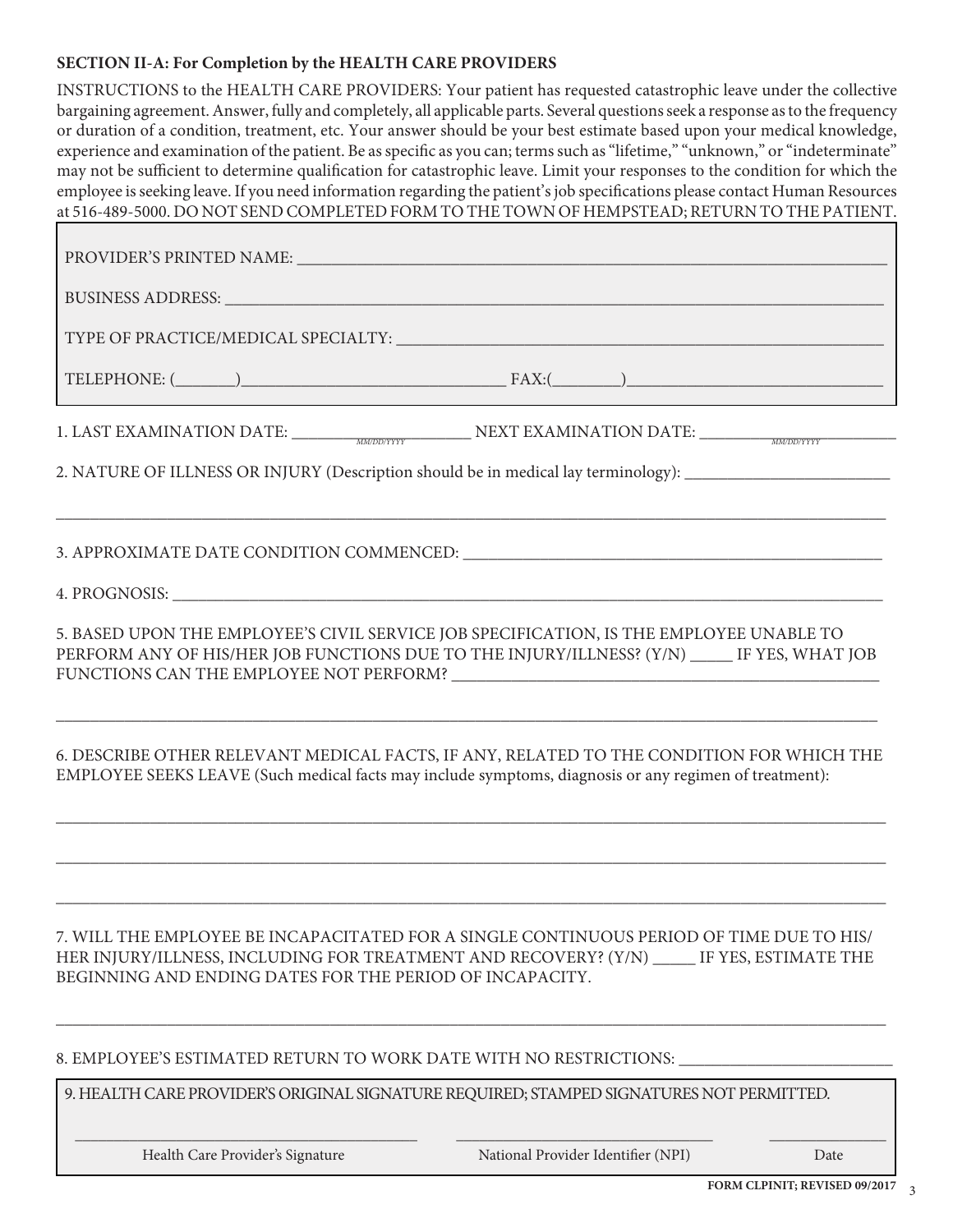### **SECTION II-B: For Completion by the HEALTH CARE PROVIDERS**

INSTRUCTIONS to the HEALTH CARE PROVIDERS: Your patient has requested catastrophic leave under the collective bargaining agreement. Answer, fully and completely, all applicable parts. Several questions seek a response as to the frequency or duration of a condition, treatment, etc. Your answer should be your best estimate based upon your medical knowledge, experience and examination of the patient. Be as specific as you can; terms such as "lifetime," "unknown," or "indeterminate" may not be sufficient to determine qualification for catastrophic leave. Limit your responses to the condition for which the employee is seeking leave. If you need information regarding the patient's job specifications please contact Human Resources at 516-489-5000. DO NOT SEND COMPLETED FORM TO THE TOWN OF HEMPSTEAD; RETURN TO THE PATIENT.

| BUSINESS ADDRESS: University of the contract of the contract of the contract of the contract of the contract of the contract of the contract of the contract of the contract of the contract of the contract of the contract o               |
|----------------------------------------------------------------------------------------------------------------------------------------------------------------------------------------------------------------------------------------------|
|                                                                                                                                                                                                                                              |
| $\text{TELEPHONE:} \text{(________)}$                                                                                                                                                                                                        |
| 1. LAST EXAMINATION DATE: MANDENTYY NEXT EXAMINATION DATE: MANDENTYY                                                                                                                                                                         |
| 2. NATURE OF ILLNESS OR INJURY (Description should be in medical lay terminology): __________________________                                                                                                                                |
|                                                                                                                                                                                                                                              |
|                                                                                                                                                                                                                                              |
| 5. BASED UPON THE EMPLOYEE'S CIVIL SERVICE JOB SPECIFICATION, IS THE EMPLOYEE UNABLE TO<br>PERFORM ANY OF HIS/HER JOB FUNCTIONS DUE TO THE INJURY/ILLNESS? (Y/N) ______ IF YES, WHAT JOB                                                     |
| 6. DESCRIBE OTHER RELEVANT MEDICAL FACTS, IF ANY, RELATED TO THE CONDITION FOR WHICH THE<br>EMPLOYEE SEEKS LEAVE (Such medical facts may include symptoms, diagnosis or any regimen of treatment):                                           |
|                                                                                                                                                                                                                                              |
| 7. WILL THE EMPLOYEE BE INCAPACITATED FOR A SINGLE CONTINUOUS PERIOD OF TIME DUE TO HIS/<br>HER INJURY/ILLNESS, INCLUDING FOR TREATMENT AND RECOVERY? (Y/N) IF YES, ESTIMATE THE<br>BEGINNING AND ENDING DATES FOR THE PERIOD OF INCAPACITY. |
| 8. EMPLOYEE'S ESTIMATED RETURN TO WORK DATE WITH NO RESTRICTIONS:                                                                                                                                                                            |
| 9. HEALTH CARE PROVIDER'S ORIGINAL SIGNATURE REQUIRED; STAMPED SIGNATURES NOT PERMITTED.                                                                                                                                                     |

\_\_\_\_\_\_\_\_\_\_\_\_\_\_\_\_\_\_\_\_\_\_\_\_\_\_\_\_\_\_\_\_\_\_\_\_\_\_\_\_\_\_\_\_ \_\_\_\_\_\_\_\_\_\_\_\_\_\_\_\_\_\_\_\_\_\_\_\_\_\_\_\_\_\_\_\_\_ \_\_\_\_\_\_\_\_\_\_\_\_\_\_\_

Health Care Provider's Signature National Provider Identifier (NPI) Date